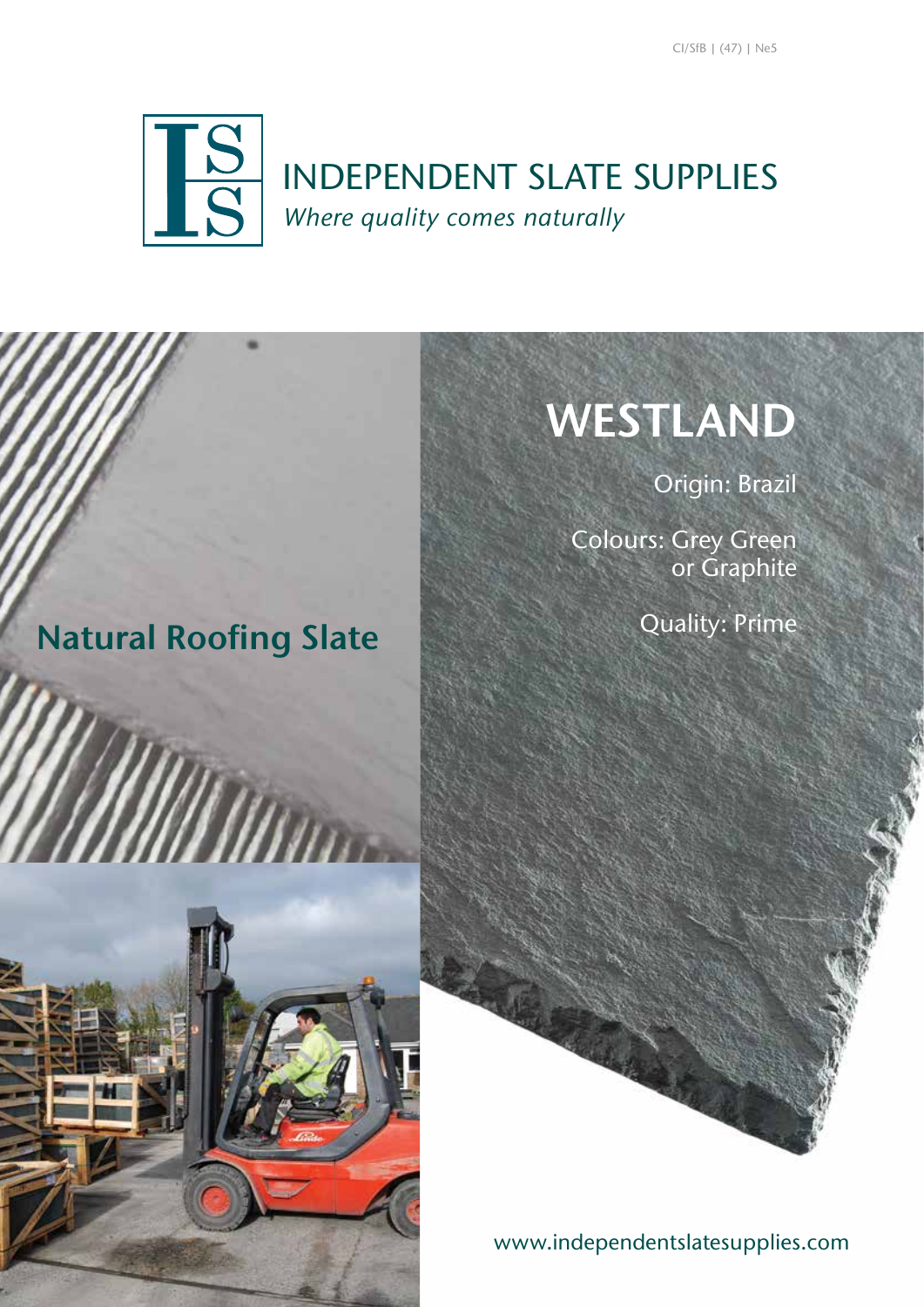

# INDEPENDENT SLATE SUPPLIES

Independent Slate Supplies (ISS) have been established for over 35 years and are specialists in the import and distribution of high quality, competitively priced roofing and flooring products and their associated accessories.

Whether you are a roofing contractor, a developer, a homeowner, a general builder, an architect or a merchant, please do not hesitate to contact us so we can discuss your requirements. We can assist you in selecting the most appropriate product for your planned development, which can be supplied via our network of merchants and stockists throughout the UK.



Grey Green



Graphite Green

## Natural Roofing Slate: WESTLAND

Origin: Westland is a Brazilian slate quarried from the Minas Gerais area of Brazil.

Colour: Grey Green or Graphite.

Texture and Appearance: A flat surface with a light texture and heavy dressed edges.

Quality: ISS provide Westland slate in a prime quality having been through the most stringent selection process, whilst also being tested to the current British and European requirements.

Slates Thickness: In addition to the popular 5-7mm thickness, the Westland is produced in a heavy grade (7-9mm), which is suitable for the northern England and Scottish markets.

This is an extremely popular slate particularly in the South West due to its colour and consistency. Brazilian slate represents great value for money, without compromising on quality or social and environmental responsibility.

Sizes Available: 600x300 500x300 500x250 400x250 400x200 350x200 300x200

Random widths and diminishing courses can also be supplied as a special order.

\*Note: Westland Natural slate Ridges and Hips are available to compliment the roofing slates. This, along with our window Sills, fire Hearths and Flooring range in the exact same material could make a beautiful finish to any project.

#### Testing Results and Design Considerations:

At ISS, we test all of our natural slates on a yearly basis as per UK requirements. There are many testing procedures performed on each slate to determine it's quality and life expectancy.

This particular slate is regularly tested to the following national standard:

British and European Harmonised Standard BS EN 12326-1 2014

- Exhibited the top Class A1/W1 for water absorption
- Exhibited the top Class T1 for thermal cycle resistance
- Exhibited the top Class S1 for sulphur dioxide exposure resistance
- Good flexural strength both transversely and longitudinally
- Acceptable non-carbonate content
- Normal texture using the classifications detailed in BS EN 12326

A Declaration of Performance (DOP) and full testing results can be provided upon request.

If slates are laid in accordance with BS5534:2014 Code of Practice for Slating and Tiling and BS8000-6:2013 Code of Practice for Workmanship on Building Sites - Slating and Tiling, this slate meets the strength requirements for the imposed and uniformly distributed wind and snow loads etc. The site exposure rating and the pitch of roof rafters will determine the size, pattern, lap and fixings for the slates and the following map and associated tables set out site exposure ratings and associated fixing guidelines for the UK and Northern Ireland.

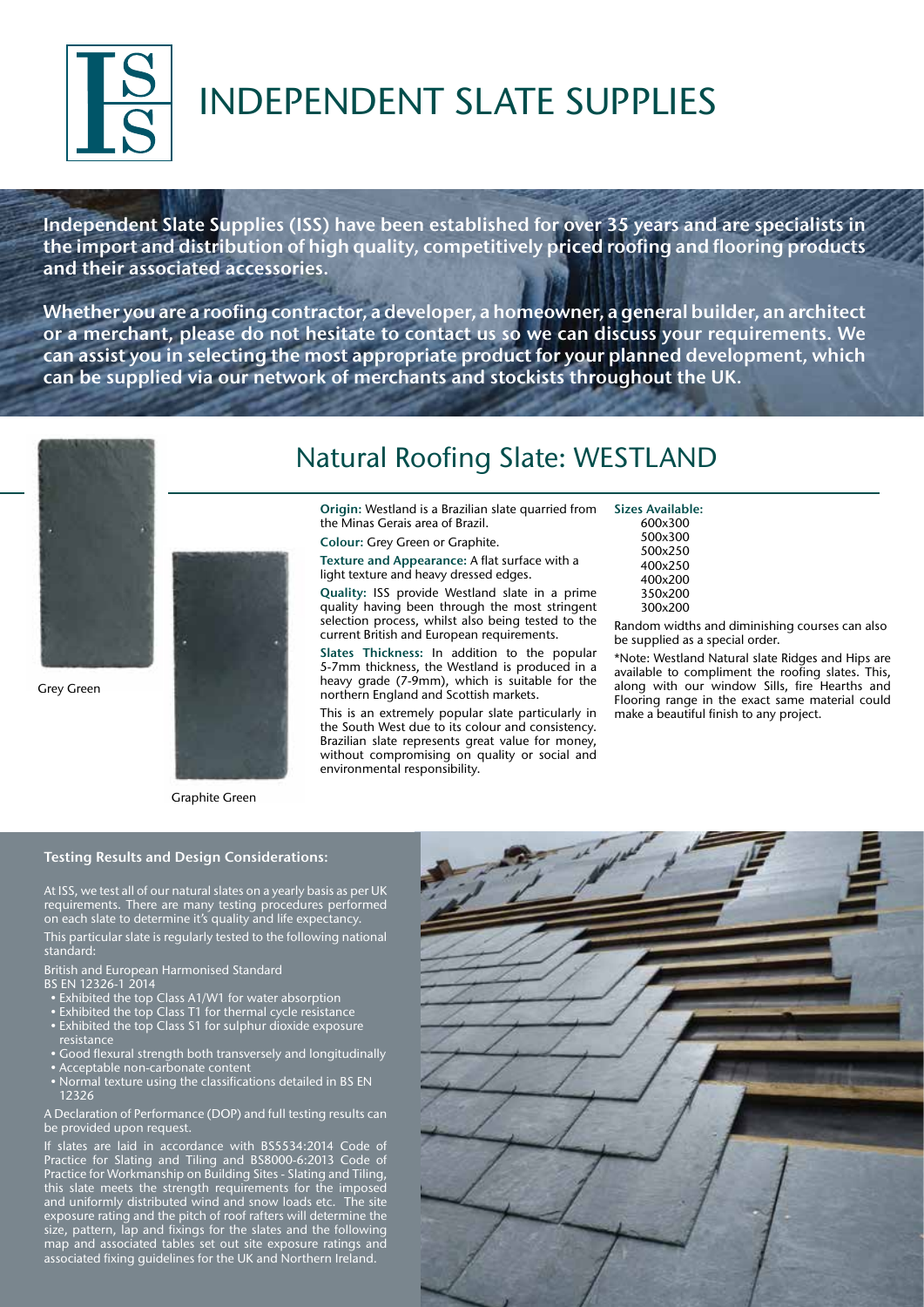Categories of Exposure to Driving Rain | | Cream areas depict driving

- rain exposures of less than 56 l/m² per spell (moderate)
- Green areas depict driving rain exposures of more than 56 l/m² per spell (severe)

**Severe Exposure – more than or equal to 56.5l/m² per spell**

| Pitch<br>Degree          | <b>Slate Size</b><br>mmxmm | Minimum<br>Headlap mm | <b>Slates</b><br>no/m <sup>2</sup> | <b>Batten</b><br>Gauge mm | <b>Holing</b><br>Gauge mm |  |
|--------------------------|----------------------------|-----------------------|------------------------------------|---------------------------|---------------------------|--|
| $85^\circ$               | 500 x 250                  | 50                    | 17.40                              | 225                       | 285                       |  |
|                          | 450 x 220                  | 50                    | 22.20                              | 200                       | 260                       |  |
|                          | 400 x 250                  | 50                    | 22.40                              | 175                       | 235                       |  |
|                          | 400 x 200                  | 50                    | 27.90                              | 175                       | 235                       |  |
|                          | 350 x 200                  | 50                    | 32.50                              | 150                       | 210                       |  |
|                          | 300 x 200                  | 50                    | 39.00                              | 125                       | 185                       |  |
| $45^\circ$ - 75 $^\circ$ | 600 x 300                  | 55                    | 12.00                              | 273                       | 338                       |  |
|                          | 500 x 300                  | 55                    | 14.70                              | 223                       | 288                       |  |
|                          | 500 x 250                  | 55                    | 17.60                              | 223                       | 288                       |  |
|                          | 450 x 220                  | 55                    | 22.45                              | 198                       | 263                       |  |
|                          | 400 x 250                  | 55                    | 22.70                              | 173                       | 238                       |  |
|                          | 400 x 200                  | 55                    | 28.30                              | 173                       | 238                       |  |
|                          | 350 x 200                  | 55                    | 33.10                              | 148                       | 213                       |  |
|                          | 300 x 200                  | 55                    | 39.80                              | 123                       | 188                       |  |
| $40^\circ$               | 600 x 300                  | 60                    | 12.14                              | 270                       | 340                       |  |
|                          | 500 x 300                  | 60                    | 14.90                              | 220                       | 290                       |  |
|                          | 500 x 250                  | 60                    | 17.83                              | 220                       | 290                       |  |
|                          | 450 x 220                  | 60                    | 23.31                              | 195                       | 265                       |  |
|                          | 400 x 250                  | 60                    | 23.07                              | 170                       | 240                       |  |
|                          | 400 x 200                  | 60                    | 29.69                              | 170                       | 240                       |  |
|                          | 350 x 200                  | 60                    | 33.64                              | 145                       | 215                       |  |
|                          | 300 x 200                  | 60                    | 40.65                              | 120                       | 190                       |  |
| $35^\circ$               | 600 x 300                  | 70                    | 12.40                              | 265                       | 345                       |  |
|                          | 500 x 300                  | 70                    | 15.20                              | 215                       | 295                       |  |
|                          | 500 x 250                  | 70                    | 18.20                              | 215                       | 295                       |  |
|                          | 450 x 220                  | 70                    | 23.39                              | 190                       | 270                       |  |
|                          | 400 x 250                  | 70                    | 23.80                              | 165                       | 245                       |  |
|                          | 400 x 200                  | 70                    | 29.60                              | 165                       | 245                       |  |
|                          | 350 x 200                  | 70                    | 34.80                              | 140                       | 220                       |  |
|                          | 300 x 200                  | 70                    | 42.40                              | 115                       | 195                       |  |
| $30^\circ$               | 600 x 300                  | 80                    | 12.60                              | 260                       | 350                       |  |
|                          | 500 x 300                  | 80                    | 15.60                              | 210                       | 300                       |  |
|                          | 500 x 250                  | 80                    | 18.70                              | 210                       | 300                       |  |
|                          | 450 x 220                  | 80                    | 24.02                              | 185                       | 275                       |  |
|                          | 400 x 250                  | 80                    | 24.50                              | 160                       | 250                       |  |
|                          | 400 x 200                  | 80                    | 30.50                              | 160                       | 250                       |  |
|                          | 350 x 200                  | 80                    | 36.10                              | 135                       | 225                       |  |
|                          | 300 x 200                  | 80                    | 44.30                              | 110                       | 200                       |  |
| $27.5^\circ$             | 600 x 300                  | 85                    | 12.70                              | 258                       | 353                       |  |
|                          | 500 x 300                  | 85                    | 15.80                              | 208                       | 303                       |  |
|                          | 500 x 250                  | 85                    | 18.90                              | 208                       | 303                       |  |
| $25^\circ$               | 600 x 300                  | 95                    | 13.00                              | 253                       | 358                       |  |
|                          | 500 x 300                  | 95                    | 16.20                              | 203                       | 308                       |  |
|                          | 500 x 250                  | 95                    | 19.40                              | 203                       | 308                       |  |
| $22.5^\circ$             | 500 x 300                  | 105                   | 16.60                              | 198                       | 313                       |  |
|                          | 500 x 250                  | 130                   | 17.70                              | 185                       | 325                       |  |
| $20^{\circ}$             | 500 x 300                  | 115                   | 17.00                              | 193                       | 318                       |  |

**Moderate Exposure – less than 56.5 l/m² per spell**

All headlaps have been rounded up to the nearest 5mm increment and in general, the above recommendations apply to rafter lengths of no more than 69m in driving rain exposures of less than 56l/m<sup>2</sup>. Specifiers should take

| Pitch<br>Degree  | Slate Size<br>mmxmm | Minimum<br>Headlap mm | <b>Slates</b><br>no/m <sup>2</sup> | Batten<br>Gauge mm | Holing<br>Gauge mm |  |
|------------------|---------------------|-----------------------|------------------------------------|--------------------|--------------------|--|
| $85^\circ$       | 500 x 250           | 65                    | 18.00                              | 218                | 293                |  |
|                  | 450 x 220           | 65                    | 23.03                              | 193                | 268                |  |
|                  | 400 x 250           | 65                    | 23.40                              | 168                | 243                |  |
|                  | 400 x 200           | 65                    | 29.10                              | 168                | 243                |  |
|                  | 350 x 200           | 65                    | 34.20                              | 143                | 218                |  |
|                  | 300 x 200           | 65                    | 41.50                              | 118                | 193                |  |
| $45^\circ$ - 75° | 600 x 300           | 70                    | 12.40                              | 265                | 345                |  |
|                  | 500 x 300           | 70                    | 15.20                              | 215                | 295                |  |
|                  | 500 x 250           | 70                    | 18.20                              | 215                | 295                |  |
|                  | 450 x 220           | 70                    | 23.90                              | 190                | 270                |  |
|                  | 400 x 250           | 70                    | 23.80                              | 165                | 245                |  |
|                  | 400 x 200           | 70                    | 29.60                              | 165                | 245                |  |
|                  | 350 x 200           | 70                    | 34.80                              | 140                | 220                |  |
|                  | 300 x 200           | 70                    | 42.40                              | 115                | 195                |  |
| $40^{\circ}$     | 600 x 300           | 80                    | 12.60                              | 260                | 350                |  |
|                  | 500 x 300           | 80                    | 15.60                              | 210                | 300                |  |
|                  | 500 x 250           | 80                    | 18.70                              | 210                | 300                |  |
|                  | 450 x 220           | 80                    | 24.02                              | 185                | 275                |  |
|                  | 400 x 250           | 80                    | 24.50                              | 160                | 250                |  |
|                  | 400 x 200           | 80                    | 30.50                              | 160                | 250                |  |
|                  | 350 x 200           | 80                    | 36.10                              | 135                | 225                |  |
|                  | 300 x 200           | 80                    | 44.30                              | 110                | 200                |  |
| $35^\circ$       | 600 x 300           | 90                    | 12.90                              | 255                | 355                |  |
|                  | 500 x 300           | 90                    | 16.00                              | 205                | 305                |  |
|                  | 500 x 250           | 90                    | 19.10                              | 205                | 305                |  |
|                  | 450 x 220           | 90                    | 24.69                              | 180                | 280                |  |
|                  | 400 x 250           | 90                    | 25.30                              | 155                | 255                |  |
|                  | 400 x 200           | 90                    | 31.50                              | 155                | 255                |  |
|                  | 350 x 200           | 90                    | 37.50                              | 130                | 230                |  |
|                  | 300 x 200           | 90                    | 46.50                              | 105                | 205                |  |
| $30^\circ$       | 600 x 300           | 100                   | 13.10                              | 250                | 360                |  |
|                  | 500 x 300           | 100                   | 16.40                              | 200                | 310                |  |
|                  | 500 x 250           | 100                   | 19.60                              | 200                | 310                |  |
|                  | 450 x 220           | 100                   | 25.40                              | 175                | 285                |  |
|                  | 400 x 250           | 100                   | 26.10                              | 150                | 260                |  |
|                  | 400 x 200           | 100                   | 32.50                              | 150                | 260                |  |
|                  | 350 x 200           | 100                   | 39.00                              | 125                | 235                |  |
|                  | 300 x 200           | 100                   | 48.80                              | 100                | 210                |  |
| $27.5^\circ$     | 500 x 300           | 110                   | 16.80                              | 195                | 315                |  |
|                  | 500 x 250           | 110                   | 20.10                              | 195                | 315                |  |

25° 500 x 300 120 17.30 190 320 22.5° 500 x 300 130 17.70 185 325